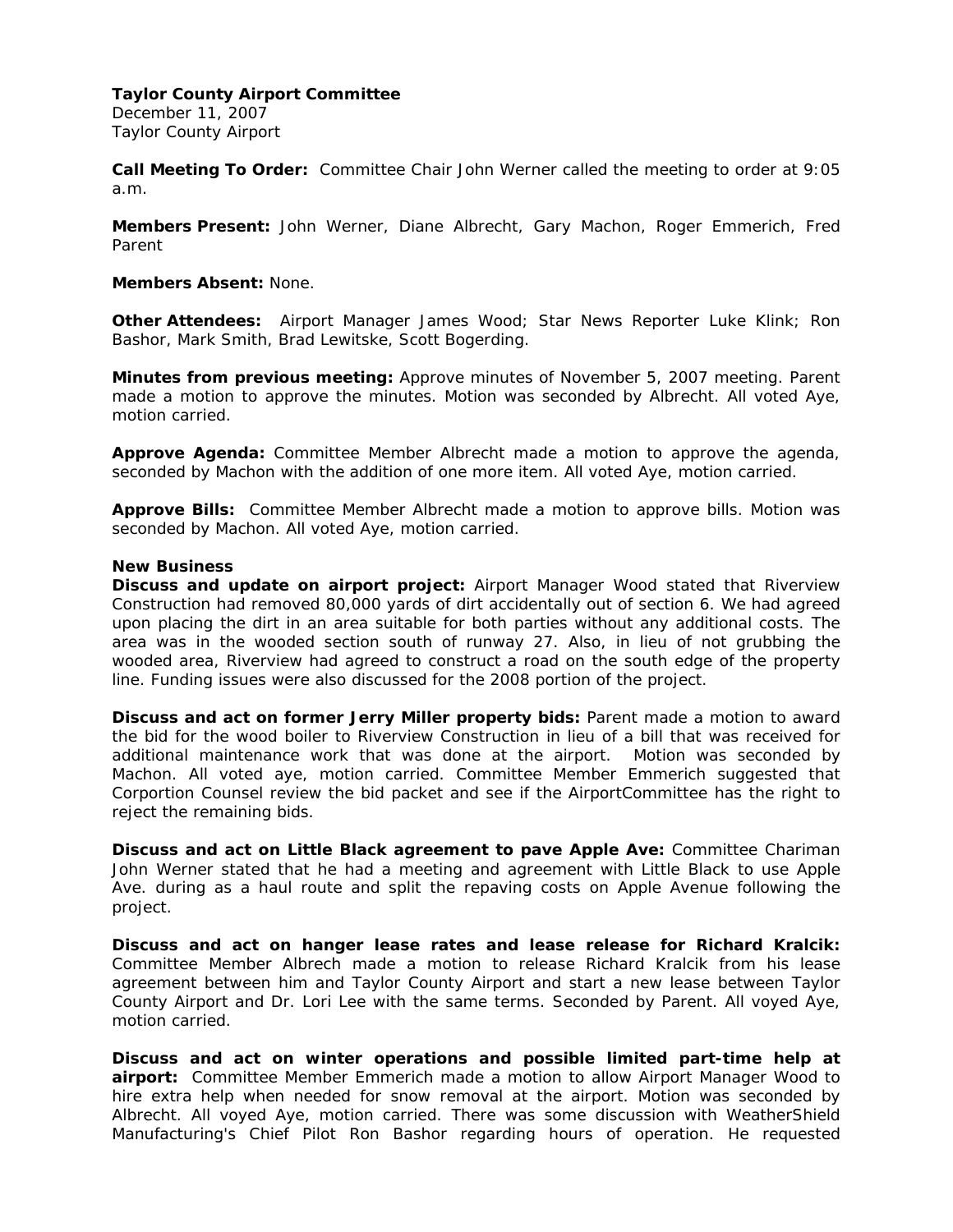additional manpower at the airport to accommodate WeatherShield's flight schedule. Ron also requested the last sentence in section 2 of our runway snow removal guidelines be removed. Committee Member Emmerich made a motion to remove the last sentence in section 2 of our snow removal guideline. Motion was seconded by Parent. All voted Aye, motion carried. Ron also requested that he be a sixth member of the Airport Committee. Committee Members declined that request due to state statute stating that there can only be five members.

**Manager's Report of Activities:** Airport Manager Wood addressed the committee of equipment that had broke down during the past snow storm. Also, a snow removal box blade had been built by airport staff for the back of the tractor.

**Correspondence:** None.

**Next committee Meeting:** January 8, 2007 at 9:00 a.m. at the Taylor County Airport.

**Adjournment:** Committee Member Albrecht made a motion to adjourn at 11:00 a.m. Motion was seconded by Parent. All voted aye, motion carried.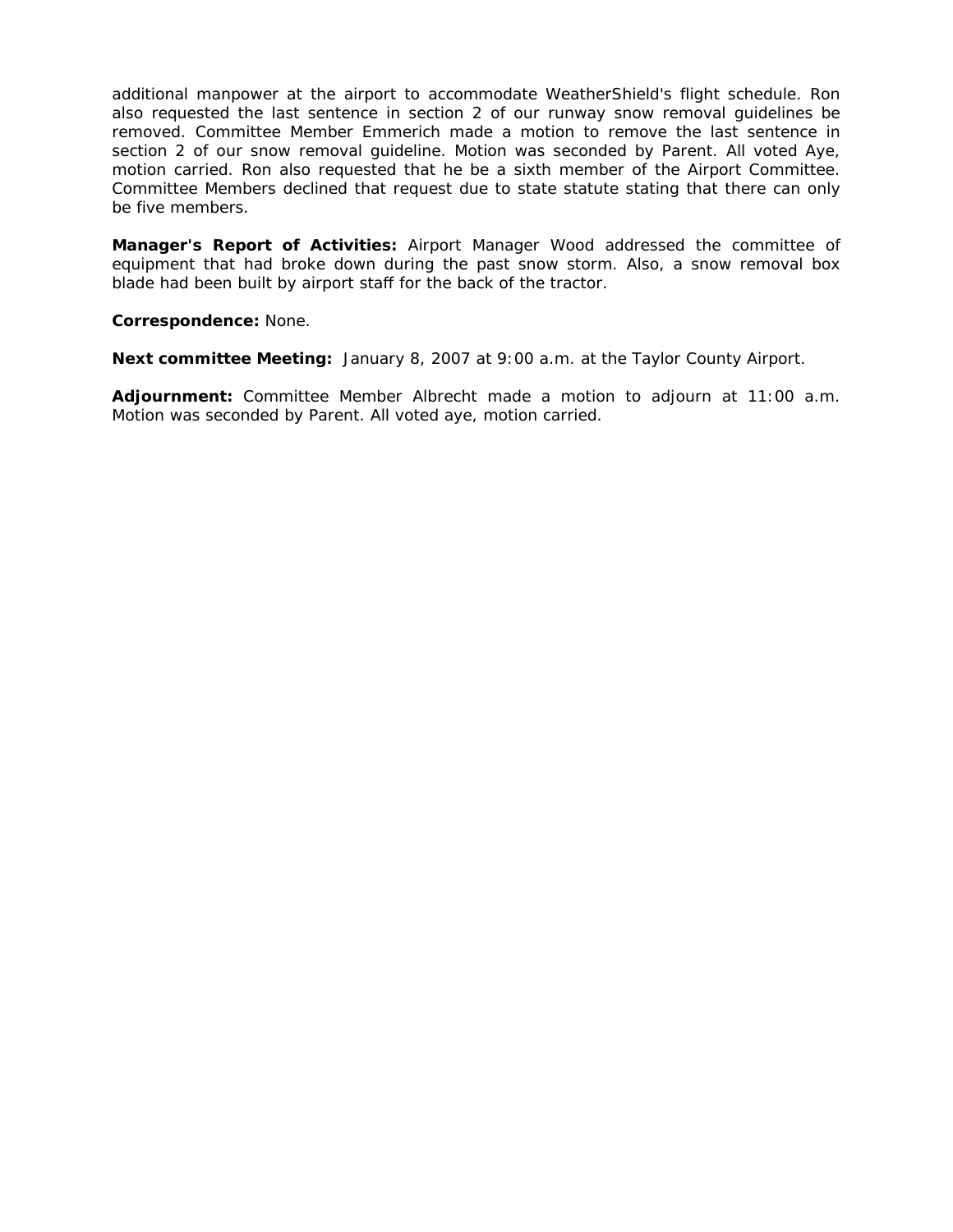November 5, 2007 Taylor County Airport

**Call Meeting To Order:** Committee Chair John Werner called the meeting to order at 2:05 p.m.

**Members Present:** John Werner, Diane Albrecht, Gary Machon, Roger Emmerich

**Members Absent:** Fred Parent

**Other Attendees:** Airport Manager James Wood; Star News Reporter Luke Klink; James Kreklau, Town of Little Black Chairman; Harley Waldhart, Town of Little Black Supervisor; Joanne Smith, Town of Deer Creek Clerk

**Minutes from previous meeting:** Approve Minutes of October 9, 2007 meeting. Under the heading for Jerry Miller Lease, the word "redecorated" needs to be changed to "renegotiated". Under the section heading for belly scraper, the motion seconded by Albrecht was to be added. Albrecht made a motion to approve the minutes with the above corrections. Motion was seconded by Emmerich. All voted Aye, motion carried.

**Approve Agenda:** Committee Member Albrecht made a motion to approve the agenda, seconded by Emmerich. All voted Aye, motion carried.

**Approve Bills:** Committee Member Albrecht made a motion to approve bills. Motion was seconded by Machon. All voted Aye, motion carried.

## **New Business**

**Discuss and update on airport project:** Committee Member John Werner updated the local townships and members on the project's status. There was some discussion regarding town haul roads that were used for transporting material to the project site.

**Discuss and act former Jerry Miller house and outbuildings:** Committee Member Emmerich made a motion to authorize Ayres and Associates to assist in the paperwork for the sale of the former Jerry and Naomi Miller property. The public inspection date is set for November 28, 2007. Bid opening date will be December 11, 2007. Motion was seconded by Albrecht. All voted aye, motion carried.

**Discuss and review plans for current hanger development and storage buildings:**  Airport Manager Wood along with Committee Member John Werner discussed long-range plans of utilizing current airport hanger to be rented out and to utilize the former shed on the Jerry Miller property for equipment storage. There was also some discussion of future hanger development in lots that are available.

**Discuss and act on snow removal procedures:** Committee members were given a copy of the new snow removal procedures. Committee Member Emmerich made a motion to approve the new procedures. Motion was seconded by Machon. All voted aye, motion carried.

**Discuss and act on former airport house:** Committee members were informed that Neal and Jolene Zuleger had contacted the Airport Manager with concerns about mold-like substance found while remodeling the former airport house. Committee members forwarded this matter to Corporation Counsel for review.

**Manager's Report of Activities:** Airport Manager Wood addressed the committee of the ongoing activities at the airport. Some maintenance-related activities included the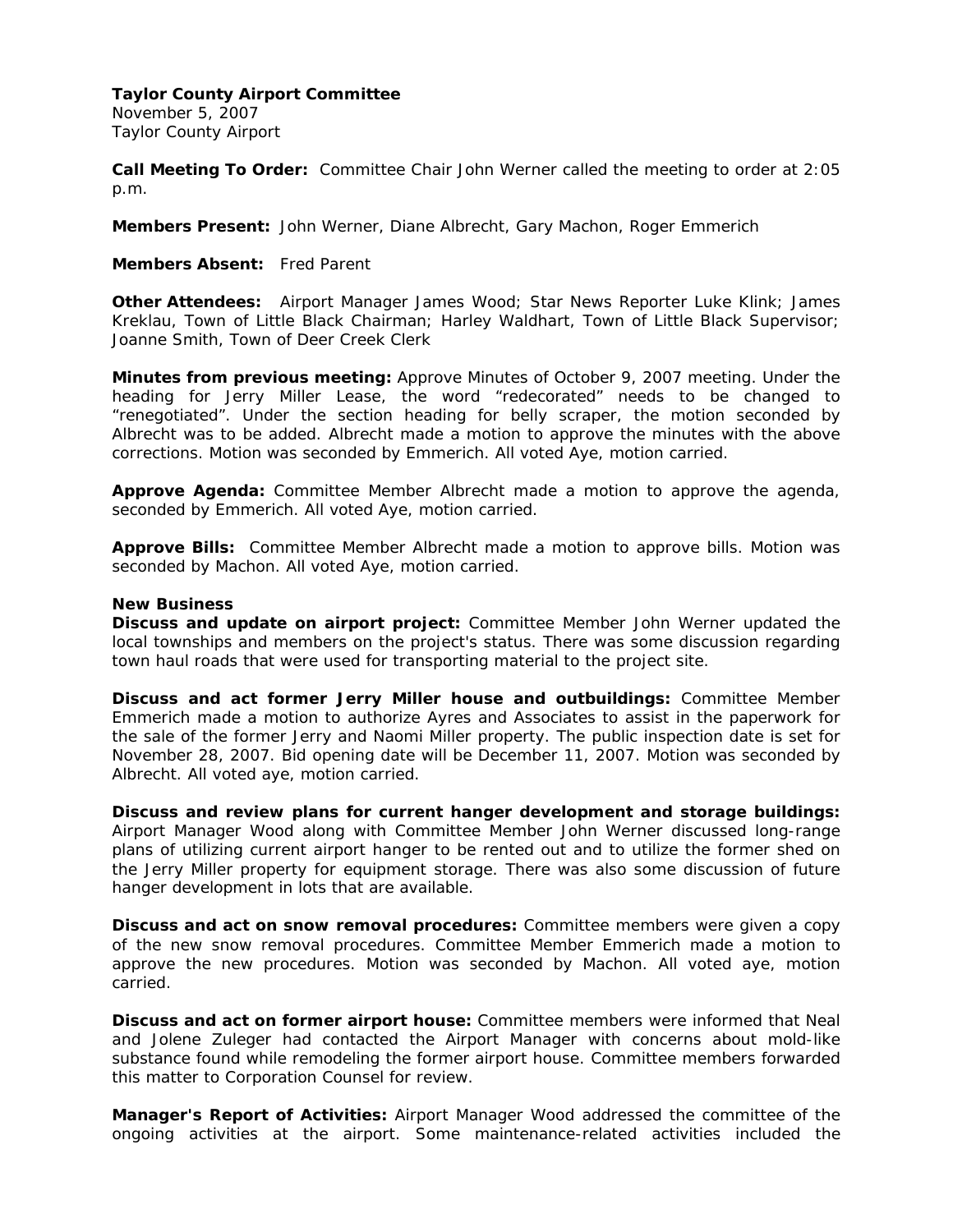installation of the heating system in one of the airport hangers. Small sander was overhauled and painted. Snow removal equipment was prepared for the upcoming winter season.

**Correspondence:** None.

**Next committee Meeting:** December 11, 2007 at 9:00 a.m. at the Taylor County Airport.

**Adjournment:** Committee Member Albrecht made a motion to adjourn at 4:18 p.m. Motion was seconded by Machon. All voted aye, motion carried.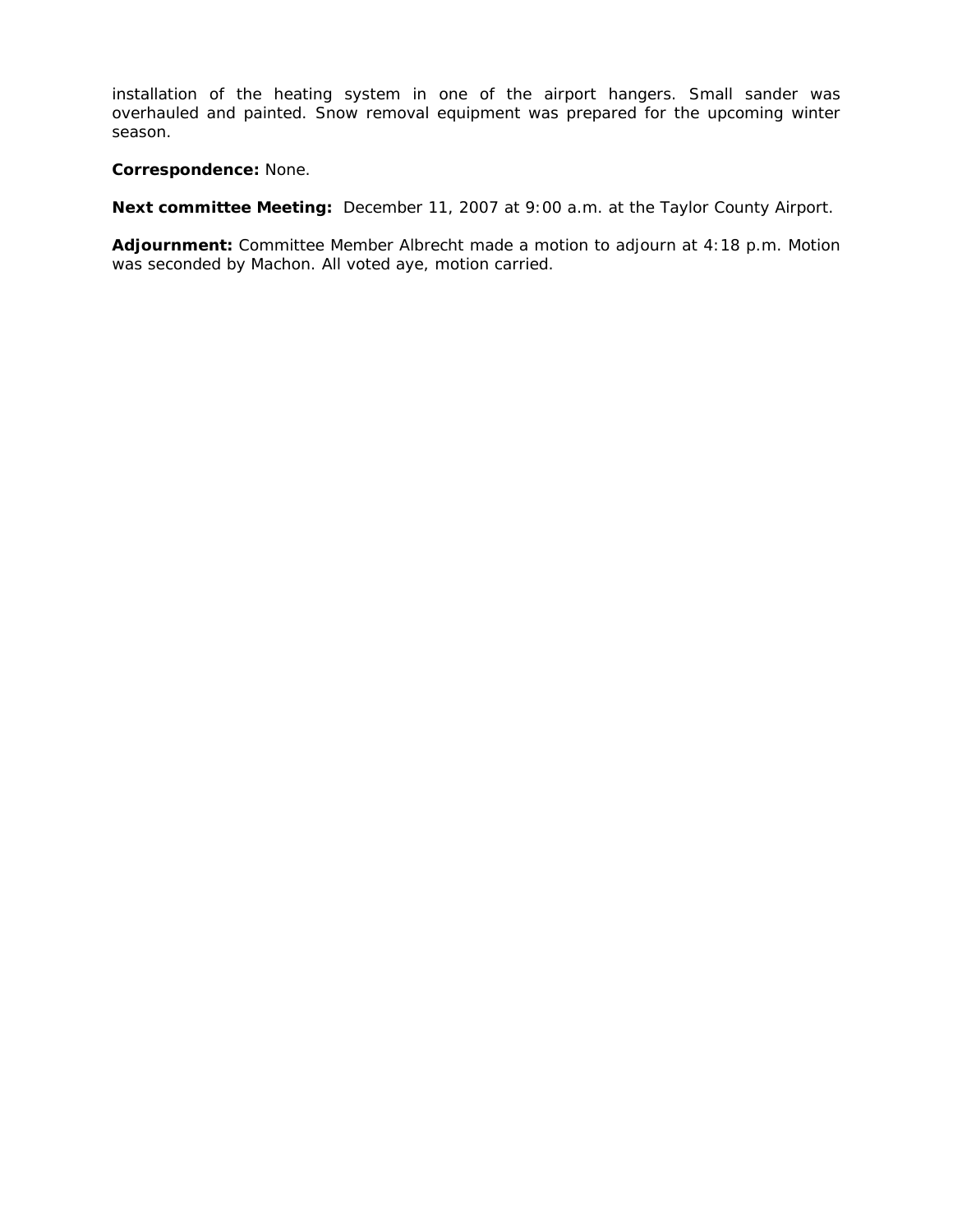October 09, 2007 Taylor County Airport

**Call Meeting To Order:** Committee chair John Werner called the meeting to order at 9:03 a.m.

**Members Present:** John Werner, Diane Albrecht, Gary Machon, Roger Emmerich, Fred Parent

**Members Absent:** None.

**Other Attendees:** Airport Manager James Wood and Star News Reporter Luke Klink.

**Minutes from previous meeting:** Approve Minutes of September 11, 2007 meeting Parent made a motion to approve the minutes. Motion was seconded by Albrecht. All voted aye, motion carried.

**Approve Agenda:** Committee Member Albrecht made a motion to approve the agenda, seconded by Machon. All voted aye, motion carried.

**Approve Bills:** Committee Member Albrecht made a motion to approve bills. Motion was seconded by Parent. All voted aye, motion carried.

#### **New Business**

**Discuss and update on airport project:** Airport Manager Wood updated the committee members on project.

**Discuss and act on card reader system invoice:** Committee members were brought up to date on card reader system.

**Discuss and act on Jerry Miller Lease/ Taylor County house and buildings:**  Committee Member Emmerich made a motion to refer this matter to corporation counsel Steve Anderson for review. The Airport committee wishes to have this agreement to expire October 31, 2007. Any agreement after this date must be renegotiated. Motion was seconded by Machon. All voted aye, motion carried.

**Discuss and act on belly scraper for current plow truck.** Committee Member Emmerich made a motion to allow Airport Manager Wood to look at and possibly purchase a belly scraper. Motion seconded by Albrecht. All voted aye, motion carried.

**Manager's Report of Activities:** Airport Manager Wood addressed the committee of the ongoing activities at the airport.

**Correspondence:** There was no correspondence at this meeting.

**Next committee Meeting:** Committee members left next meeting date open.

**Adjournment:** Committee Member Parent made a motion to adjourn at 10:20 a.m. Motion was seconded by Albrecht. All voted aye, motion carried.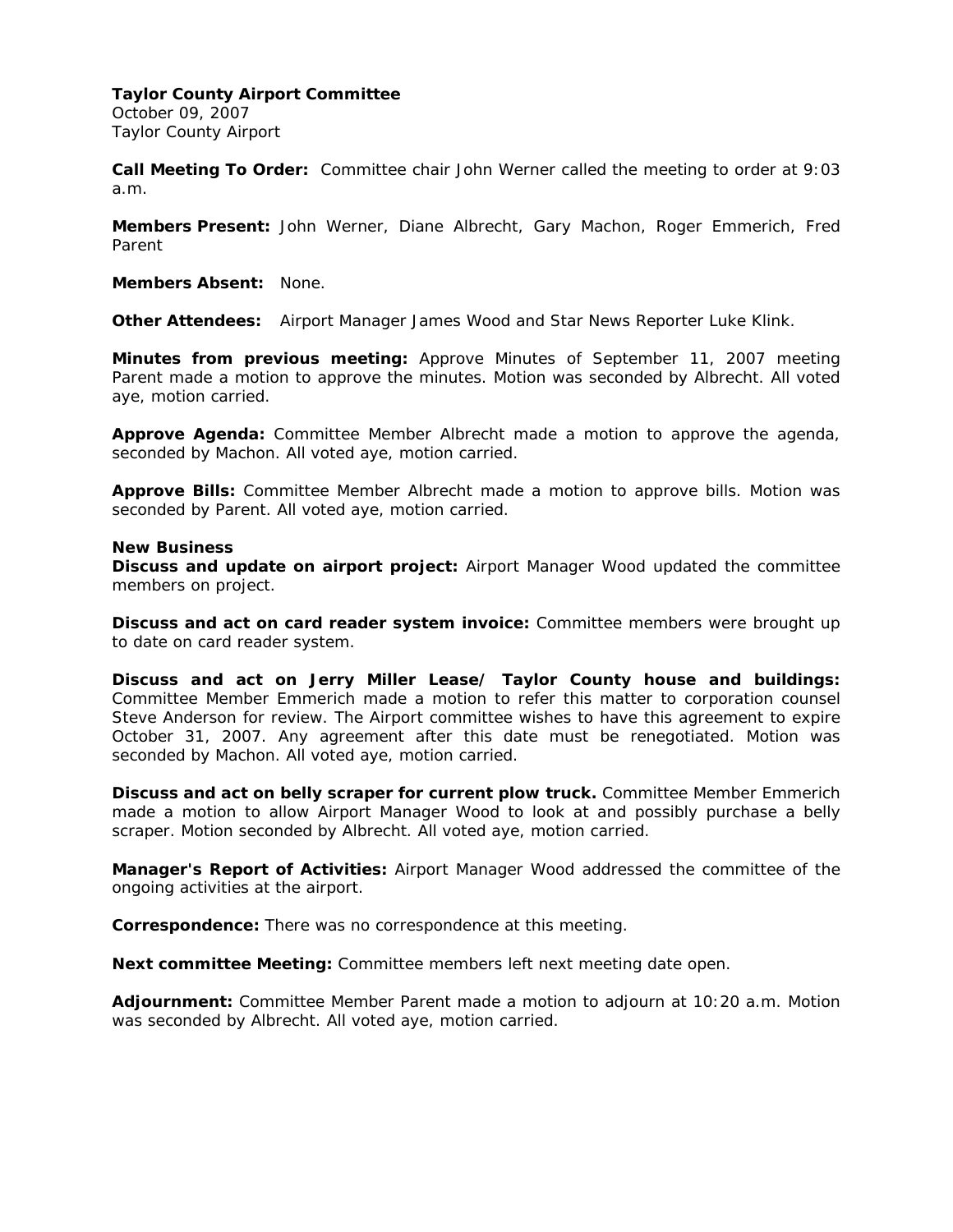September 11, 2007 Taylor County Airport

**Call Meeting To Order:** Committee chair John Werner called the meeting to order at 9:05 a.m.

**Members Present:** John Werner, Diane Albrecht, Gary Machon, Roger Emmerich, Fred Parent

**Members Absent:** None.

**Other Attendees:** Airport Manager James Wood, Star News reporter Brian Wilson, Bruce Strama and Larry Brandl.

**Minutes from previous meeting:** Approve Minutes of August 16, 2007 meeting. Parent made a motion to approve the minutes. Motion was seconded by Emmerich. All voted Aye, motion carried.

**Approve Agenda:** Committee Member Parent made a motion to approve the agenda, seconded by Machon. All voted Aye, motion carried.

**Approve Bills:** Committee Member Emmerich made a motion to approve bills. Motion was seconded by Parent. All voted Aye, motion carried.

#### **New Business**

**Discuss and update on airport project:** Duane Schmidt from Riverview Construction updated committee members on project status.

**Discuss and act on 2008 budget:** Committee member Emmerich made a motion to support the 2008 budget as proposed and forward the budget to finance for approval. Motion was seconded by Albrecht. All voted aye, motion carried.

**Discuss and act on furnace for airport hanger:** Committee member Emmerich made a motion to replace current heater in airport hanger with a radiant heating system. Motion was seconded by Parent. All voted aye, motion carried.

**Discuss and act on airport house basement:** Airport manager Wood asked committee members how they wanted the basement foundation and garage slab cleaned up around airport house. County Clerk Bruce Strama suggested knocking in basement walls and filling in basement as is. Committee members also suggested working with current contractor to complete basement work.

**Discuss and act on project funding share:** Committee member Emmerich made a motion to recommend to the finance committee having the county pay their share of the first portion of the project utilizing current dollars available in the current county budget. Motion was seconded by Machon. All voted aye, motion carried.

**Manager's Report of Activities:** Airport Manager Wood addressed the committee of the ongoing activities at the airport.

**Correspondence:** Airport Manager Wood stated that the Bureau of Aeronautics sent an invitation for the Airport Operations and Land Use Seminar that they will be having on Tuesday October 16<sup>th</sup> and Wednesday October 17<sup>th</sup> in Wisconsin Rapids.

**Next committee Meeting:** October 9, 2007 at 9:00 a.m.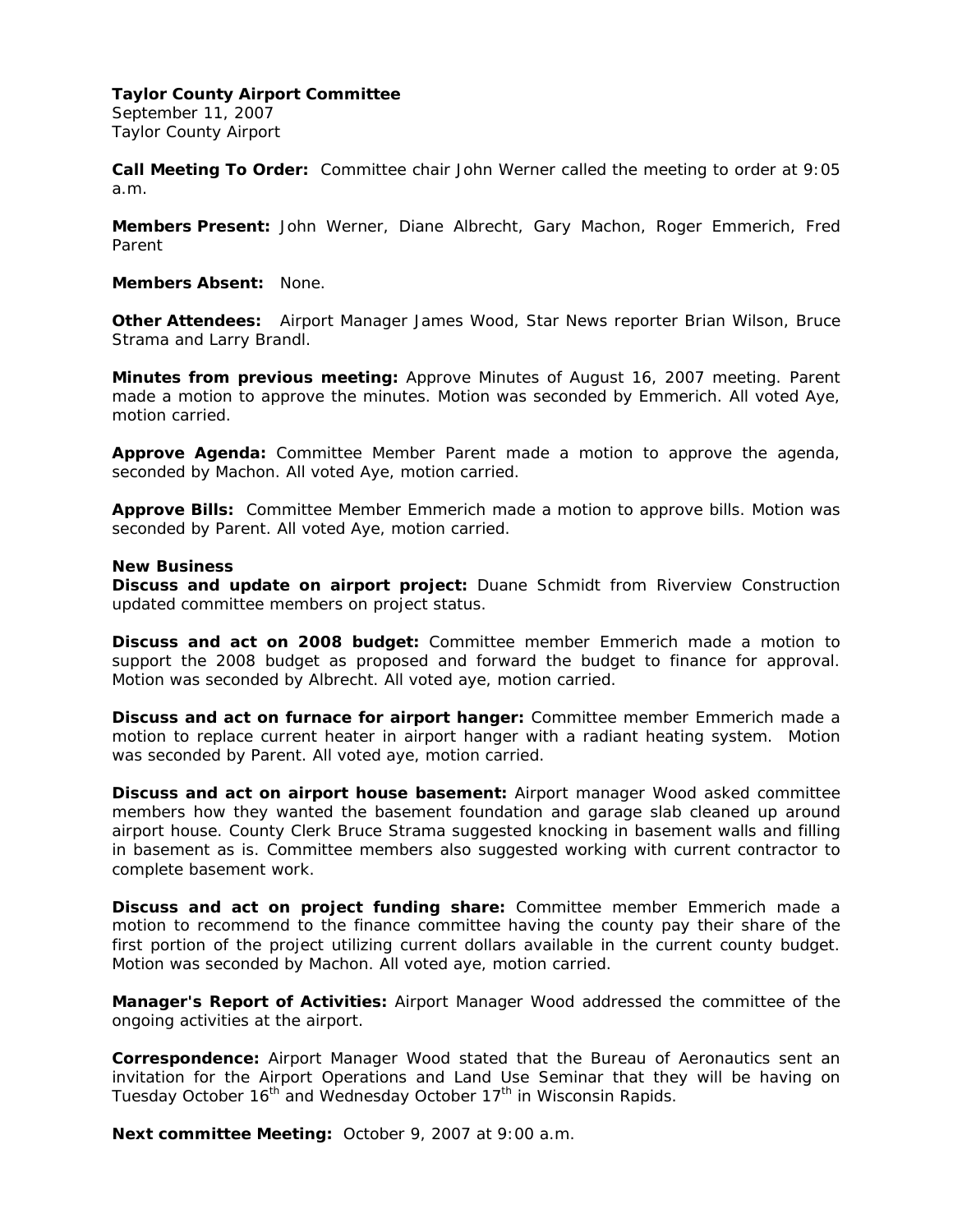**Adjournment:** Committee member Parent made a motion to Adjourn at 10:04 a.m. Motion was seconded by Albrecht. All voted aye, motion carried.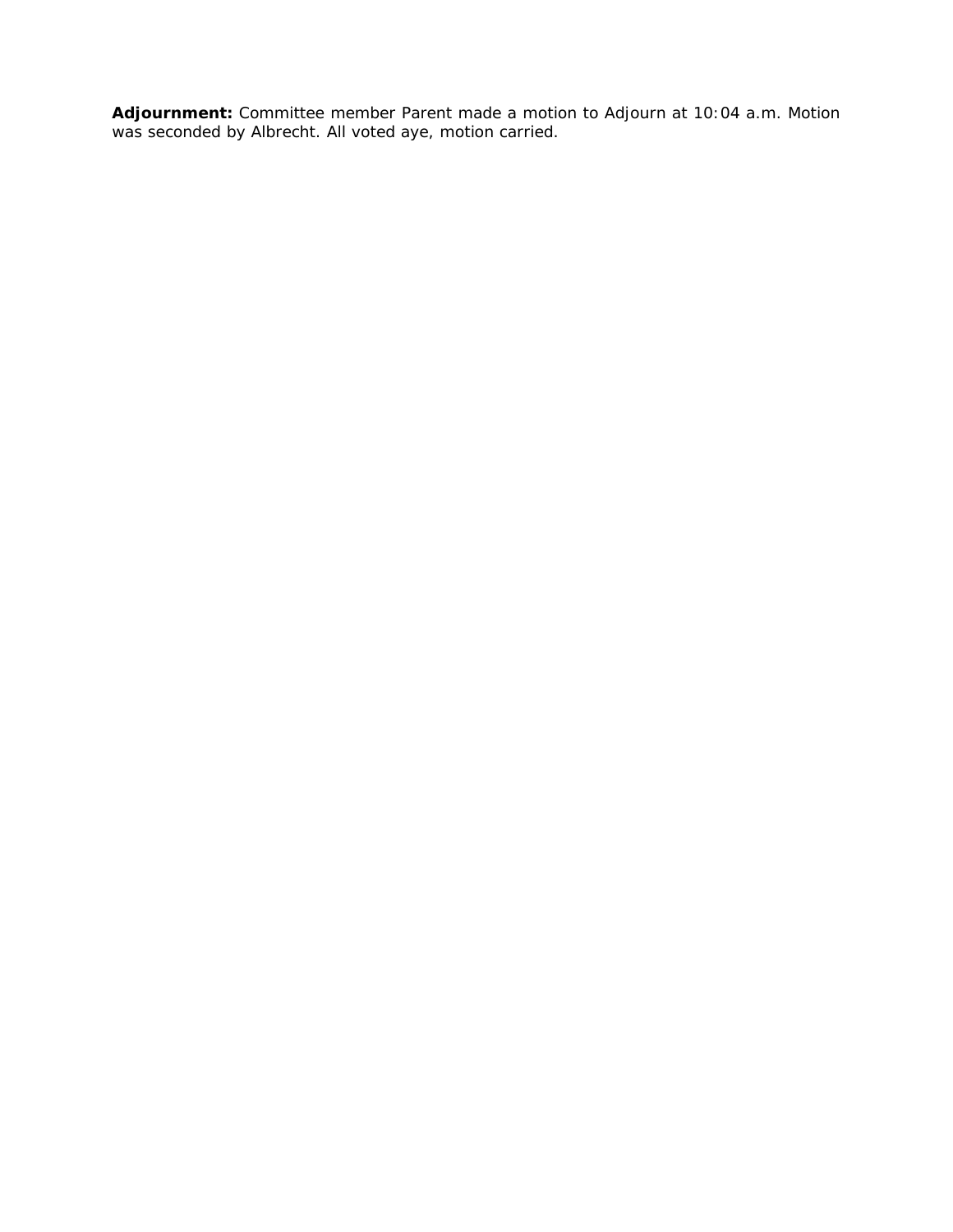August 16, 2007 Taylor County Airport

**Call Meeting To Order:** Committee chair John Werner called the meeting to order at 12:30 p.m.

**Members Present:** John Werner, Diane Albrecht, Gary Machon, Fred Parent.

**Members Absent:** Roger Emmerich

**Other Attendees:** Airport Manager James Wood, Star News Reporter Luke Klink, and Taylor County Supervisor Jim Metz.

**Minutes from previous meeting:** Approve Minutes of July 10, 2007 meeting and agenda. Parent made a motion to approve the minutes. Motion was seconded by Machon. All voted Aye, motion carried.

**Approve Agenda:** Committee Member Albrecht made a motion to approve the agenda, seconded by Parent. All voted Aye, motion carried.

**Approve Bills:** Committee member Albrecht made a motion to approve the bills. Motion was seconded by Machon. All voted aye, motion carried.

#### **New Business**

**Discuss and update on airport project:** Airport Project Manager Mike Hinz updated committee members on project status.

**Discuss and act on tires for Hydro-Ax.** Committee member Parent suggested using money form the sale of airport house towards new or used tires on the Hydro-Ax. No motions were made during this discussion.

**Open bids on airport house:** Committee member John Werner opened the bids for the airport house. Committee member Parent made a motion to accept a high bid of \$12,885.00 subject to approval of bank letter of credit. Payment must be made prior to removal of the airport house. Septic tank is available to be moved if needed. Motion was seconded by committee member Albrecht. All voted aye, motion carried.

**Manager's Report of Activities:** Airport Manager Wood addressed the committee of the ongoing activities at the airport.

**Correspondence:** There was no correspondence at this meeting.

**Next committee Meeting:** September 11, 2007 at 9:00 a.m.

**Adjournment:** Committee member Albrecht made a motion to Adjourn at 1:03 a.m. Motion was seconded by Machon. All voted aye, motion carried.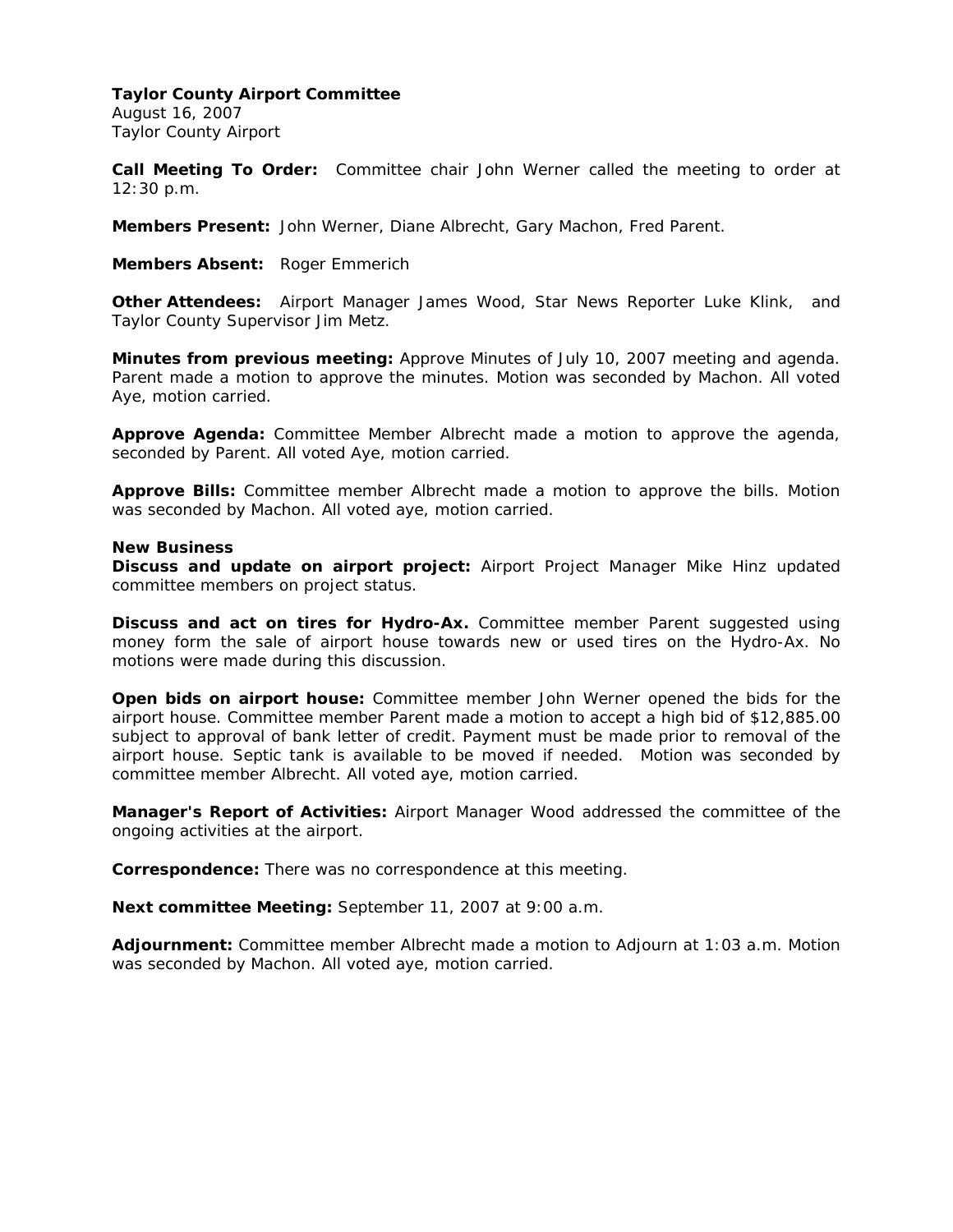July 10, 2007 Taylor County Airport

**Call Meeting To Order:** Committee chair John Werner called the meeting to order at 9:03 a.m.

**Members Present:** John Werner, Diane Albrecht, Gary Machon, Roger Emmerich, Fred Parent

**Members Absent:** None.

**Other Attendees:** Airport Manager James Wood, Star News reporter Luke Klink, Bruce Strama, Larry Brandl and Jerry Miller.

**Minutes from previous meeting:** Approve Minutes of June 7, 2007 meeting and agenda. Parent made a motion to approve the minutes. Motion was seconded by Emmerich. All voted Aye, motion carried.

**Approve Agenda:** Committee Member Emmerich made a motion to approve the agenda, seconded by Machon. All voted Aye, motion carried.

## **New Business**

**Discuss and update on airport project:** Airport manager Wood updated the committee members on project delays and stated that the project start date would be pushed back to August 1<sup>st</sup>.

**Discuss and act on Miller lease agreement:** Committee member Emmerich made a motion to support the lease agreement between Taylor County Airport and the Millers. Motion was seconded by Parent. All voted aye, motion carried.

Committee member Albrecht made a motion to amend the lease to read as residential use to limited farm use on the portion that is not deemed necessary for the runway construction. Also, a termination date not to exceed October 31, 2007 to the lease. Motion was seconded by Emmerich. All voted aye, motion carried.

**Discuss and act on additional funding for Miller transaction:** Committee member Emmerich made a motion subject to approval of the Bureau of Aeronautics that they approve an additional \$50,000 to Jerry Miller for the increased land value and the cost of lime that was added to the Miller farm over the past 4 years. A roll-call vote was taken. The following committee members voted yes: Albrecht, Machon, Emmerich, and Werner. Committee member Parent voted no.

**Manager's Report of Activities:** Airport Manager Wood addressed the committee of the ongoing activities at the airport.

**Correspondence:** There was no correspondence at this meeting.

**Next committee Meeting:** August 16, 2007 at 1:00 p.m.

**Adjournment:** Committee member Parent made a motion to Adjourn at 10:20 a.m. Motion was seconded by Albrecht. All voted aye, motion carried.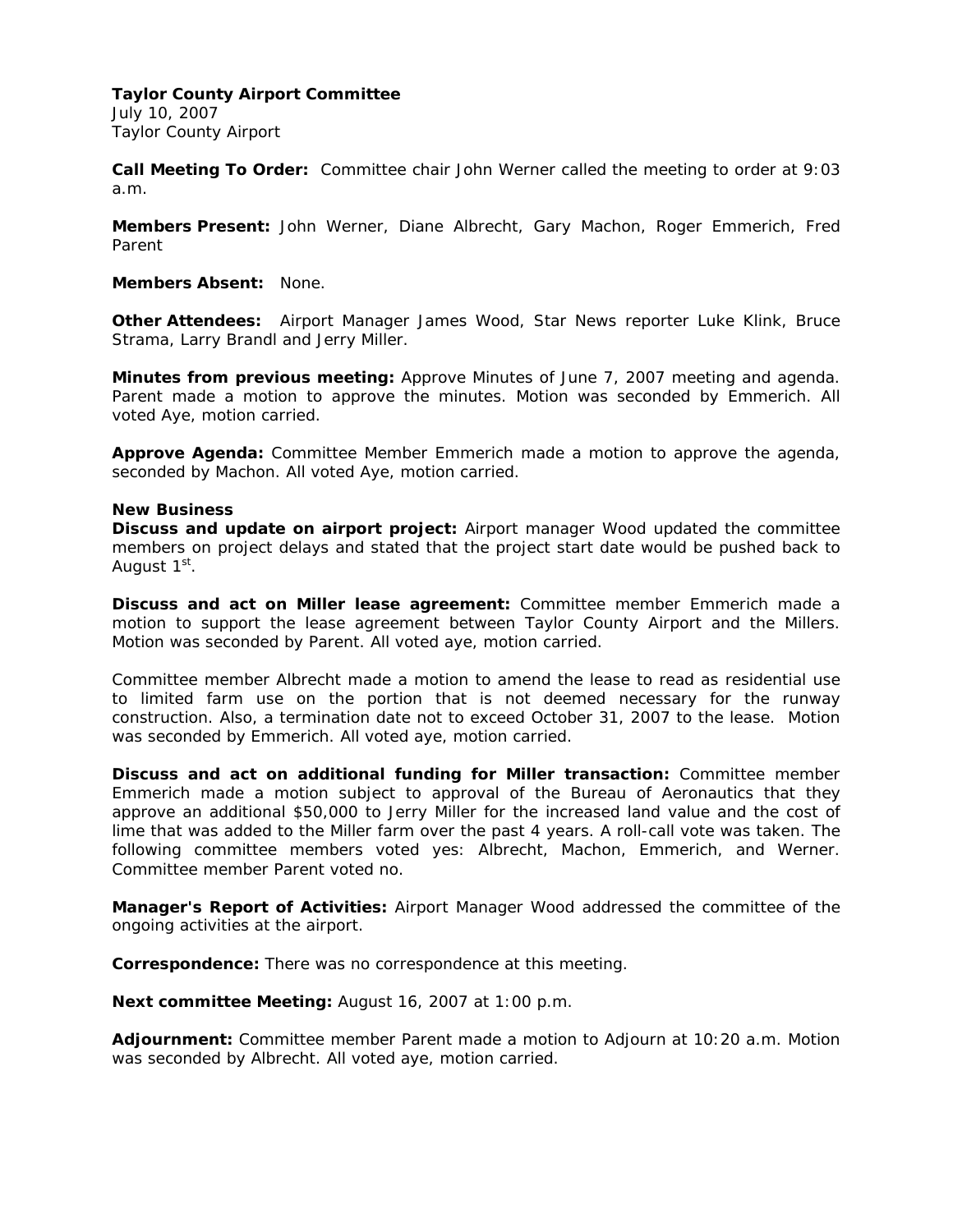## **Taylor County Airport Committee June 7, 2007**

Taylor County Airport

**Call Meeting To Order:** Committee chair John Werner called the meeting to order at 9:07 a.m.

**Members Present:** John Werner, Diane Albrecht, Gary Machon, Roger Emmerich, Fred Parent

# **Members Absent:**

**Other Attendees:** Airport Manager James Wood, Star News reporter Luke Klink, Bob Willging form United States Fish and Wildlife.

**Minutes from previous meeting:** Approve Minutes of May 8, 2007 meeting and Agenda. Parent made a motion to approve the minutes with the change of the day for the next scheduled meeting from February 6, 2007 to June 7, 2007. Motion was seconded by Albrecht. All voted Aye, motion carried.

**Review and approve bills:** Parent made a motion to approve the bills, seconded by Machon. All voted Aye, motion carried.

#### **New Business**

**Airport House:** Discuss and update on airport house. Airport Manager Wood updated committee members on the conditions of the airport house.

**Silt Basin:** Discuss and act on resolution to allow a silt basin in wetland protected area north of runway 9/27. Committee member Emmerich made a motion to amend the current resolution to accept a silt basin in the protected wetland area. Motion was seconded by Parent. All voted Aye, motion carried. This motion will be forwarded to the county board.

**Land negotiations:** Discuss and act on additional funding for land acquistion for Committee Chair John Werner to complete land negotiations for runway project. Committee Member Emmerich made a motion to recommend to finance to submit a resolution to increase the amount for land purchases not to exceed \$900,000. Motion was seconded by Albrecht. All voted Aye, motion carried.

**Runway safety area:** Airport Manager Wood stated that the DNR would be conducting a wildlife evaluation throughout the next year. The outcome of the evaluation will determine a 400- or 500-foot setback for the safety area. After the meeting Bob Willging from the USDA addressed committee members on his upcoming evaluation.

**Manager's Report of Activities:** Airport Manager Wood stated that construction was still scheduled to start July 9. Groundbreaking ceremony will be sometime in August. Other upcoming projects were discussed.

**Correspondence:** There was no correspondence at this meeting.

**Next committee Meeting:** July 10, 2007 at 9:00 a.m.

**Adjournment:** Motion to adjourn at 10:50 a.m. by Emmerich, seconded by Albrecht. All voyted Aye, motion carried.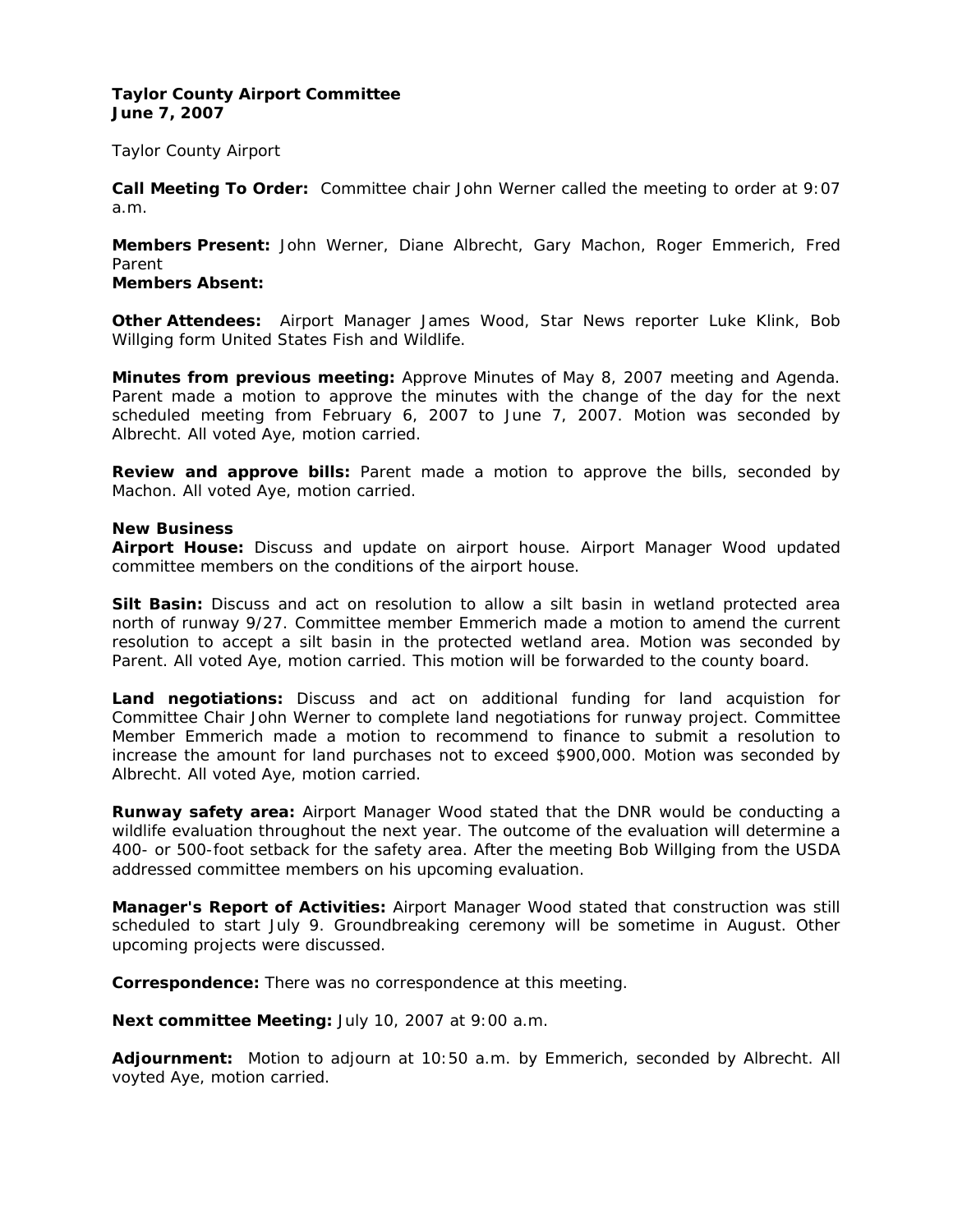# **AIRPORT COMMITTEE May 8, 2007**

Chairman John Werner called the meeting to order on May 8, 2007 at 9:03 a.m. at the Taylor County Airport. Members present were Fred Parent, John Werner, Gary Machon, Roger Emmerich and Diane Albrecht. Also present were Luke Klink, and Jim Wood, Manager.

**Approve Agenda.** Motion made by Albrecht, seconded by Emmerich to approve the agenda. All voting aye, motion carried.

Approve minutes of the previous meeting. Motion made by Emmerich, seconded by Machon to accept the minutes from the April 10, 2007 meeting. All voted aye, motion carried.

**Review and approve airport bills.** Motion to approve bills was made by Emmerich, seconded by Albrecht. All voted aye, motion carried.

## **New business.**

Item A. Discuss and take action on Taylor County Airport house.

The first item discussed was the garage that was next to the airport house. Committee member Parent made a motion to transfer the house garage from the airport property to the historical society property at the fairgrounds. Motion was seconded by Machon. Committee members Albrecht, Machon, and Parent voted aye, Emmerich abstained, motion carried.

Committee member Emmerich made a motion to accept the clean up bid from Mobile Cleaning and Restoration Inc. that was approved by Taylor County's insurance carrier. Motion was seconded by Albrecht. All voted aye, motion carried.

Committee member Emmerich made a motion to authorize Airport Manager Wood to advertise the bids for the sale and removal of the Taylor County Airport house. Motion was seconded by committee member Parent. All voted aye, motion carried.

Item B. Discuss and act on cell phone for airport.

Committee member Parent made a motion to approve a cell phone for the Taylor County Airport. Motion was seconded by Albrecht. All voted aye, motion carried.

Item C. Discuss and update on self serve fuel system.

Airport manager Wood discussed the current problems with the card reader system. Wood stated that the remainder of the bill from Metco was not yet satisfied until all spec requirements were met.

Item D. Discuss and update on runway expansion.

Committee member Werner discussed how land acquisitions were going. Project start date and ground breaking dates were discussed.

Item C. Discuss and take action on employee evaluation.

At 10:08 a.m., the airport committee went into closed section by a motion from Parent seconded by Machon. All voted aye, motion was unanimous. At 10:30 a.m., the airport committee came out of closed section by motion from Parent, seconded by Emmerich. All voted aye, motion was unanimous.

# **Manager's Report of Activities**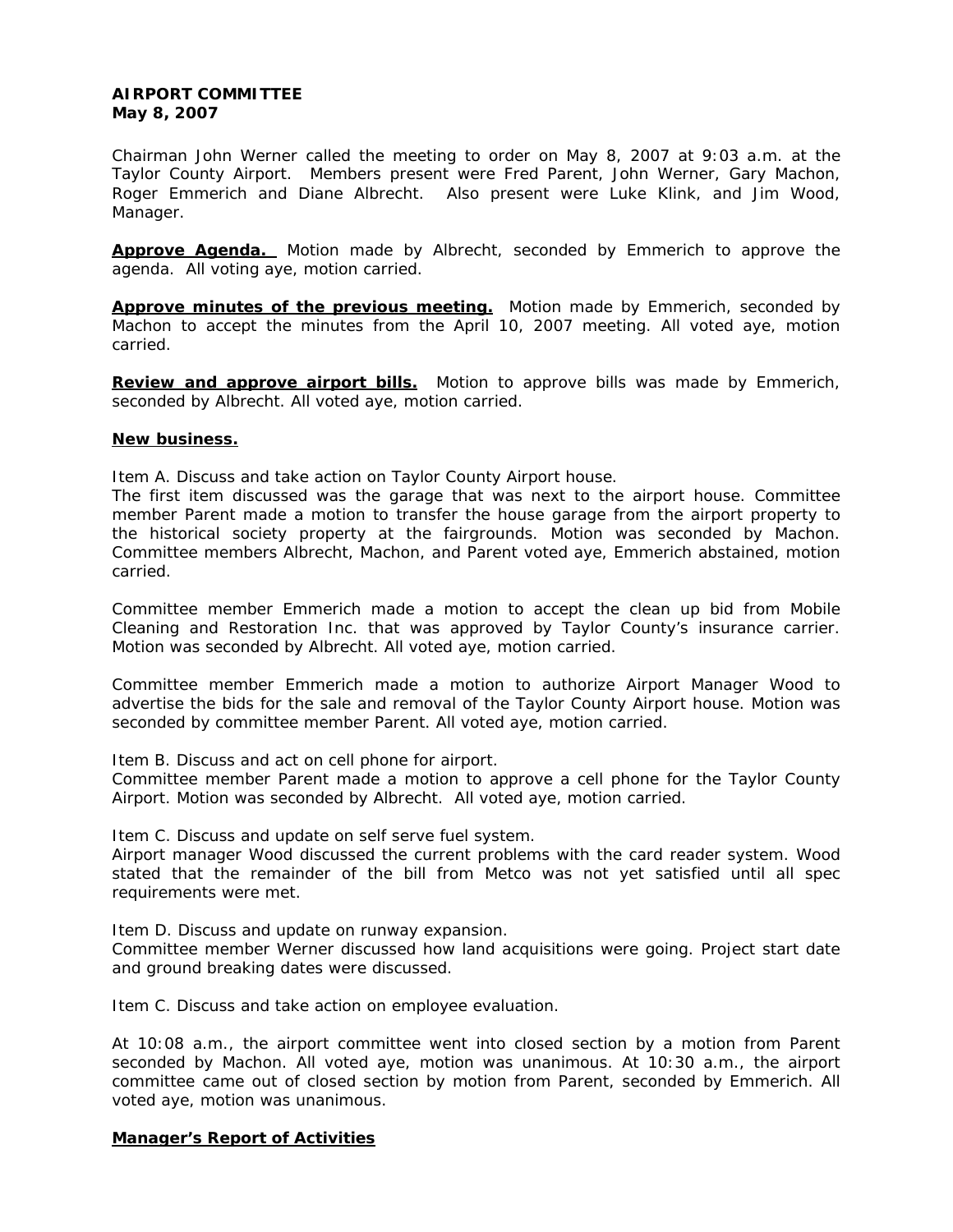## **Correspondence.**

Airport Manager Wood discussed the GCO was currently out of service. Wood also stated that our jet A pump was out of service for one week.

## **Other Business**

The North Central Airman's Association canceled the fly-in/pancake breakfast for this fall.

The next regular meeting is scheduled for June 19, 2007 at 9:00 a.m. at the Taylor County Airport.

Motion by Parent, seconded by Albrecht to adjourn at 11:15 a.m. All voted aye, motion carried.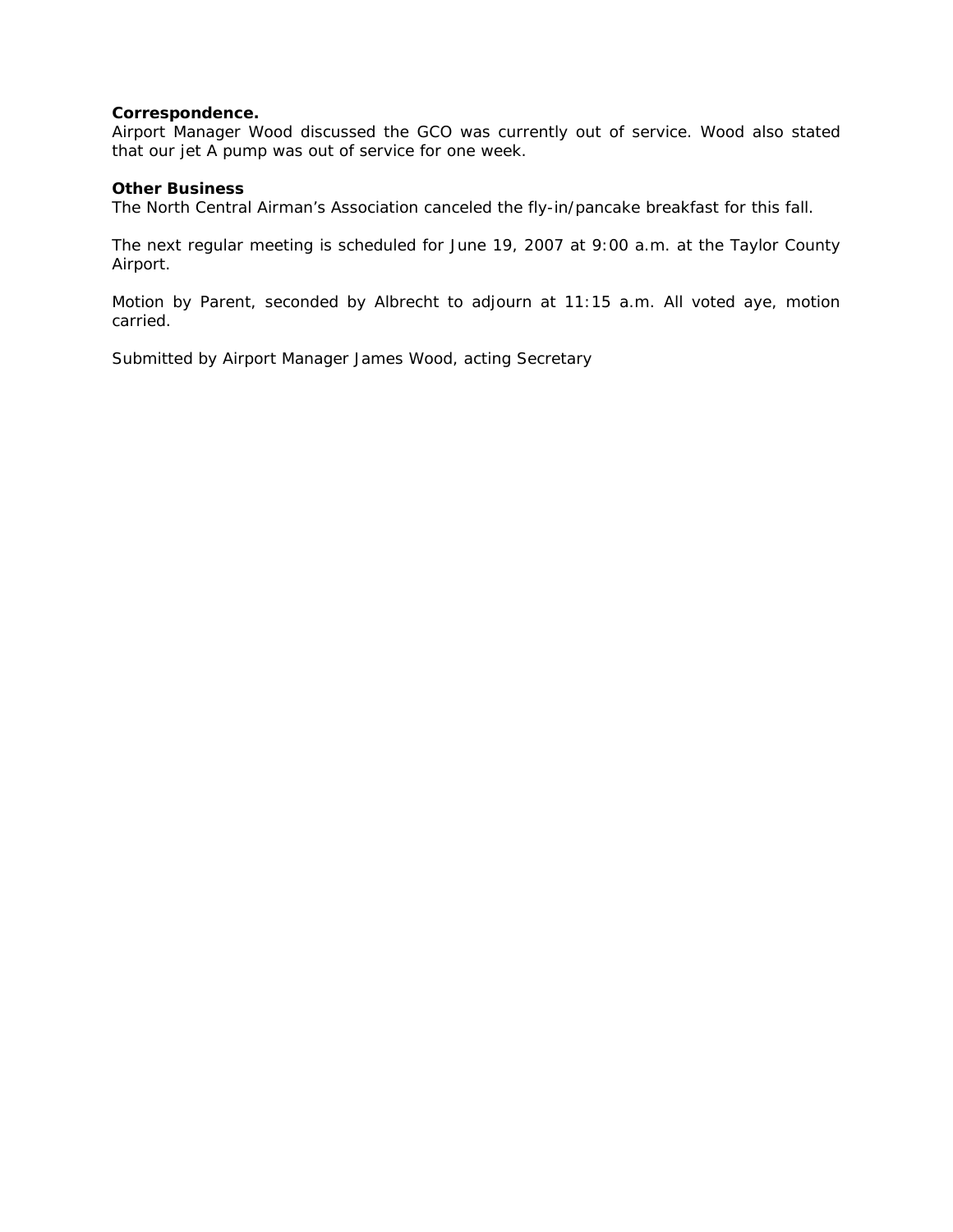## **AIRPORT COMMITTEE April 10, 2007**

Chairman John Werner called the meeting to order on April 10, 2007 at 9:02 a.m. at the Taylor County Courthouse. Members present were Fred Parent, John Werner, Gary Machon, Roger Emmerich and Diane Albrecht. Also present were Luke Klink, Larry Brandl, Beth Massey and Jim Wood, Manager.

**Approve Agenda.** Motion made by Parent, seconded by Albrecht to approve the agenda. All voting aye, motion carried.

Approve minutes of the previous meeting. Motion made by Albrecht, seconded by Parent to accept the minutes from the March 6, 2007 meeting. All voted aye, motion carried.

**Review and approve airport bills.** Motion to approve bills was made by Parent, seconded by Emmerich. All voted aye, motion carried.

## **New business.**

Item A. Discuss and update on Taylor County Airport house.

Committee member Emmerich made a motion to continue cleanup and bring the airport house up to resale standards. Motion was seconded by Machon. All voted aye, motion carried.

Item B. Discuss and act on spring crack filling projects.

Committee member Parent made a motion to approve the transfer of \$7,000 from the snow removal fund to be used for crack filling at the Taylor County Airport. Motion was seconded by Emmerich. All voted aye, motion carried.

Item C. Discussion of Bureau of Aeronautics table top inspection and approval of response letter.

Committee member Emmerich made motion to approve the letter in response to the Bureau of Aeronautics table top inspection. Motion was seconded by Machon. All voted aye, Motion carried.

Item D. Discuss and act on land negotiations.

Committee member Parent made a motion to go into closed section at 9:41 a.m. pursuant to the call of section IAW SS 19.85 (1) Sub (e) deliberating or negotiation of the purchase of public property, investing of public funds or other expected funds that the committee may be involved in. Motion was seconded by Albrecht. All voted aye, vote was unanimous.

At 10:20 a.m., the airport committee came out of closed section by a motion from Emmerich. Motion was seconded by Albrecht. All voted aye, vote was unanimous.

Motion made by Albrecht to authorize Airport Manager Wood to sign all necessary paperwork. Motion was seconded by Machon.

## **Manager's Report of Activities**

Airport Manager Wood discussed spring projects.

## **Correspondence**

Manager Wood reminded committee members of upcoming aviation conference being held in Stevens Point.

The next regular meeting is scheduled for May 8, 2007 at 9:00 a.m. at the Taylor County Airport.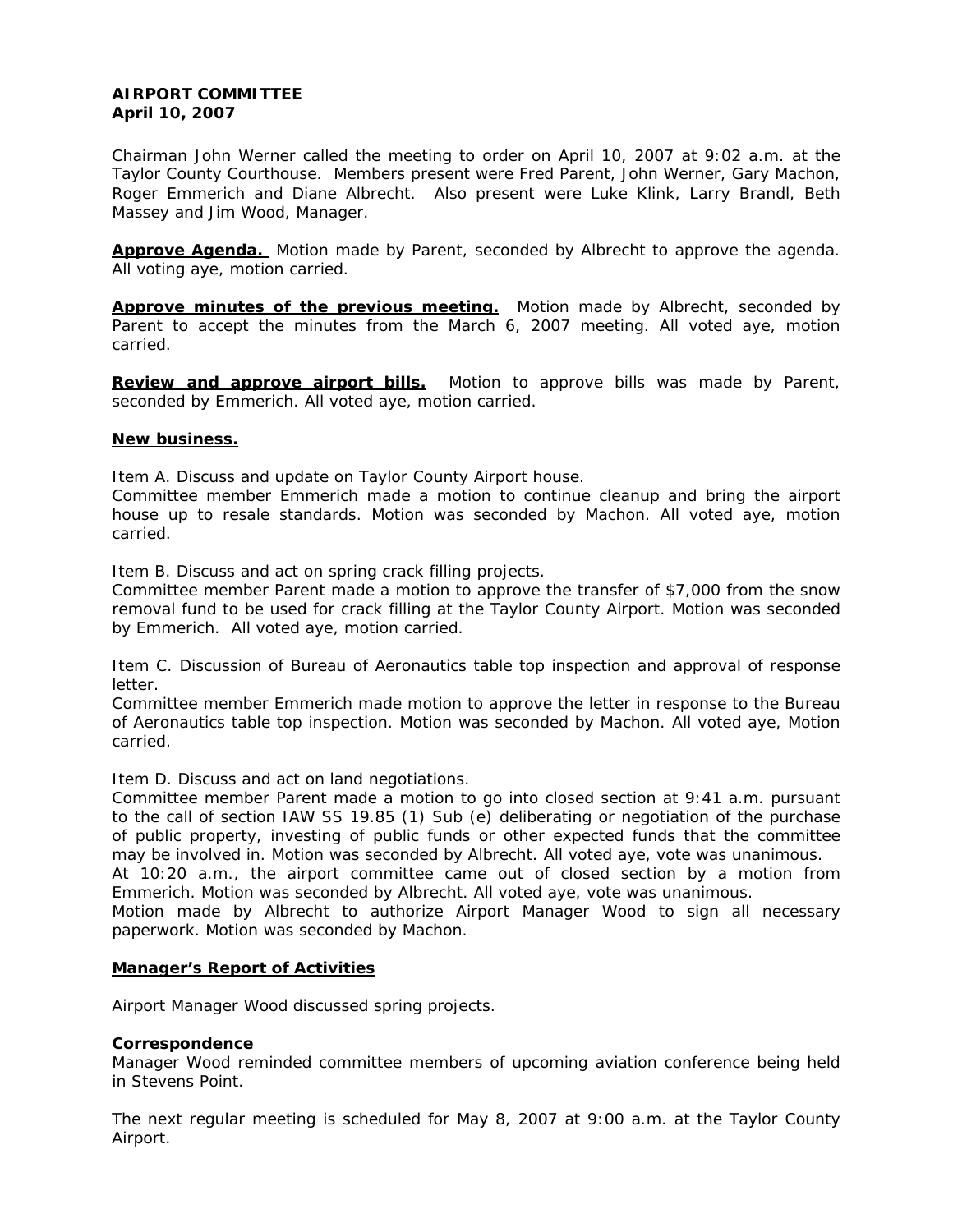Motion by Albrecht, seconded by Parent to adjourn at 11:40 a.m. All voted aye, motion carried.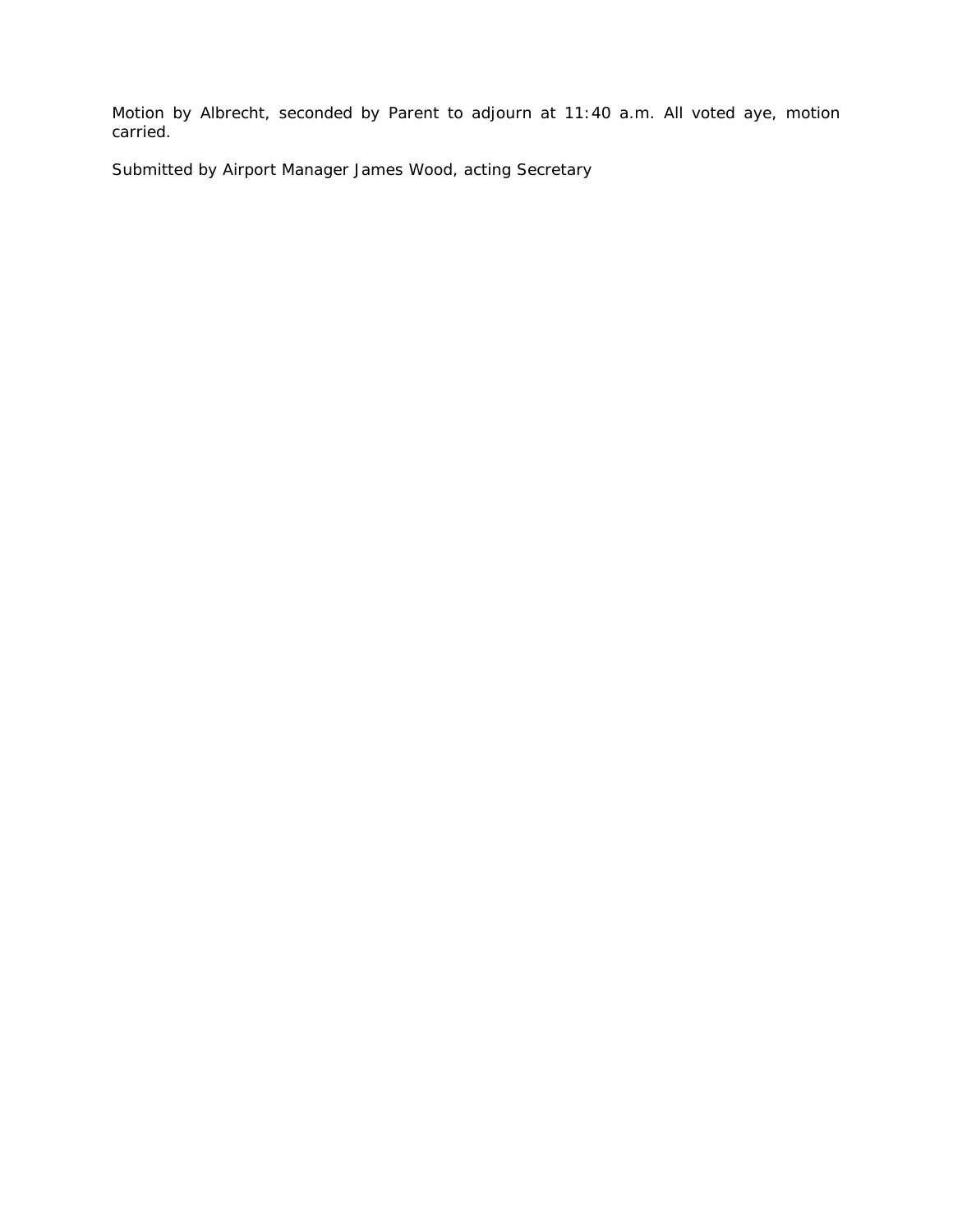## **AIRPORT COMMITTEE March 6, 2007**

Chairman John Werner called the meeting to order on March 6, 2007, at 11:02 a.m. at the Taylor County Airport. Members present were Fred Parent, John Werner, Roger Emmerich and Diane Albrecht. Also present were Jim Wood, Manager, Renee Daniels, and Luke Klink from The Star News.

**Approve Agenda.** Motion made by Emmerich, seconded by Parent to approve the agenda. All voting aye, motion carried.

**Approve minutes of the previous meeting.** Motion made by Parent, seconded by Emmerich to approve the minutes of the January 9th 2007, meeting. All voting aye, motion carried.

**Review and approve airport bills.** Motion to approve bills was made by Parent, seconded by Albrecht. All voted aye, motion carried.

## **New business.**

Item A. Discuss and take possible action on airport house.

Airport Manager Wood explained to the committee that the airport house had flooded the past month. Committee member Emmerich had made a motion to try to get the airport house back to its original state, subject to the county's insurance settlement. Motion was seconded by Albrecht. All voted aye, motion carried.

Item B. Discuss and approve resolution for Phil Sulko's retirement.

Committee Emmerich made a motion to approve and forward the resolution for former employee Phil Sulko, honoring his years of service with Taylor County. Motion was seconded by Parent. All voted aye, motion carried.

Item C. Discuss 5-year projected plan along with runway project.

Committee members discussed the projected plan with Renee Daniels from Congressman Dave Obey's office. Committee members stated the costs and phases of the 9-27 runway project.

Item D. Discuss and act on land negotiations.

Committee member Parent made a motion to go into closed section at 12:11 p.m. pursuant to the call of section IAW SS 19.85 (1) Sub (E) deliberating or negotiation the purchase of public property, investing of public funds or conducting other expected funds that the committee may be involved in. Motion was seconded by Albrecht. Vote was unanimous. At 12:22 p.m., the committee came out of closed section by a motion from committee member Emmerich. Motion was seconded by Albrecht. All voted Aye, vote was unanimous.

Item E. Discuss and act on contracting with Ayres and Associates to finish land negotiations. Committee member Emmerich made a motion for Ayres to complete land negotiations. Motion was seconded by Parent. All voted aye, motion carried.

# **Manager's Report of Activities**

Airport Manager Wood discussed spring projects.

The next regular meeting is scheduled for April 12, 2007, at 9:00 a.m. at the airport.

Motion by Albrecht, seconded by Emmerich to adjourn at 12:31 a.m. Motion carried.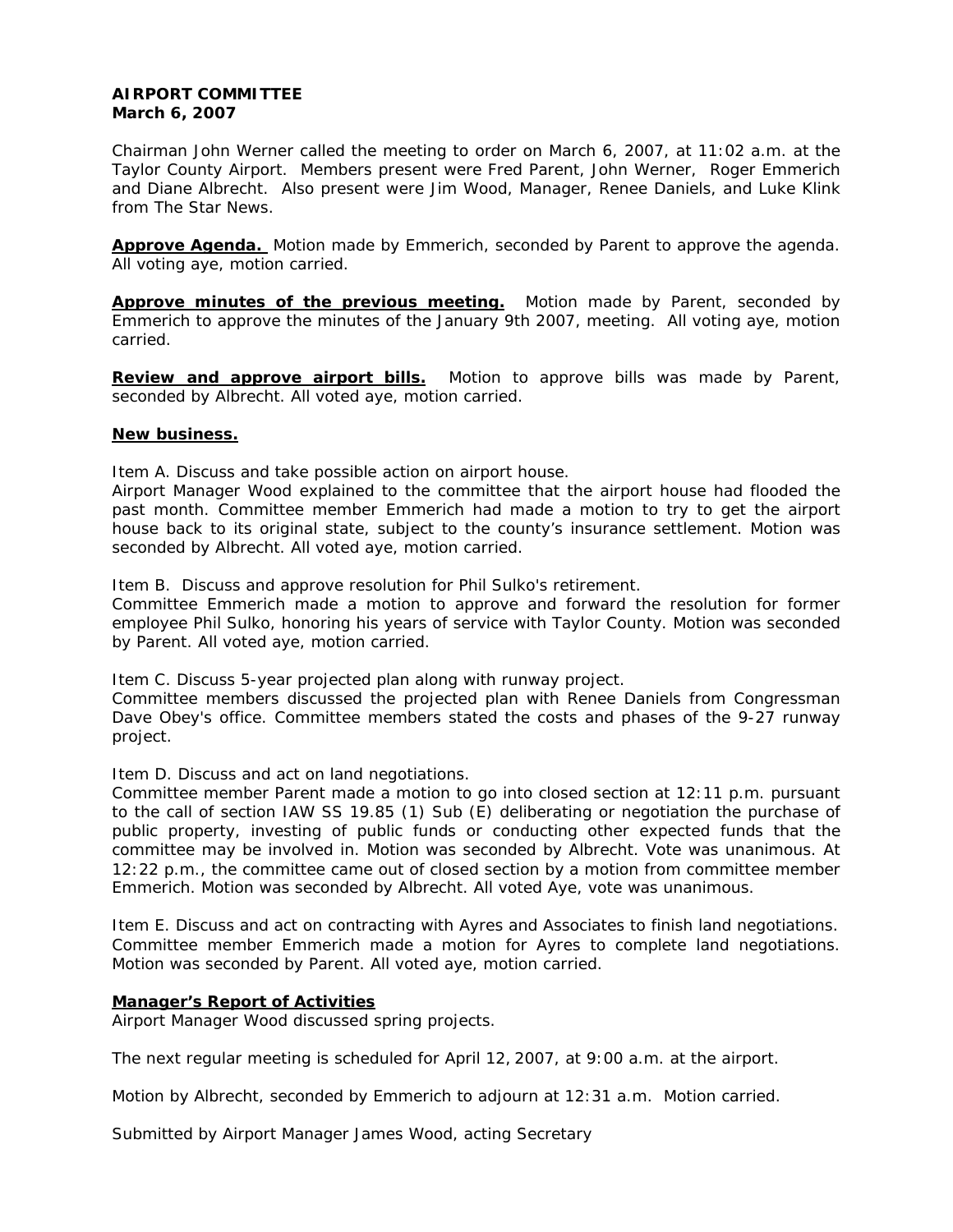# **AIRPORT COMMITTEE January 9, 2007**

Chairman John Werner called the meeting to order on January 9th, 2007 at 9.05 a.m. at the Taylor County Airport. Members present were Fred Parent, John Werner, Gary Machon, Roger Emmerich and Diane Albrecht. Also present were Jim Wood, Manager, Don Berger and Luke Klink from the Star News.

**Approve Agenda.** Motion made by Albrecht, seconded by Parent to approve the agenda. All voting aye, motion carried.

Approve minutes of the previous meeting. Motion made by Parent, seconded by Emmerich to approve the minutes of the November, 27 2006 meeting. All voting aye, motion carried.

**Review and approve airport bills.** Motion to approve bills was made by Emmerech, seconded by Parent. All voted aye, motion carried.

## **New business.**

Item A. Discuss runway project. Discuss and act on Don Burger aviation easement.

Committee member Albrecht made made a motion at 9:10 to go into closed section pursuant to the call of section IAW SS 19.85 (1) Sub (E) deliberating or negotiating on the purchase of public property. Motion was seconded by committee member Machon. Vote was unanimous.

At 9:55 the committee came out of closed section by motion of committee member Emmerich, seconded by Albrecht. Vote was unanimous.

Committee member Emmerich then made a motion to approve an aviation easement valued at \$7,000.00 pending the approval of the Taylor County finance committee. Motion was seconded by Parent. All voted aye, motion carried.

Item B. Discuss and act on use of Corporation Counsel to finish land acquisition.

The airport committee approved committee chairman John Werner to finish land acquisition with Taylor County corporation counsel as needed.

Item C. Discuss and act on Purchase of air compressor for hanger.

Committee member Emmerich made a motion for airport manager Wood to purchase a air compressor for the Taylor County Airport hanger. Motion was seconded by committee member Machon. All voted aye, motion carried.

Item D. Discuss meeting with B.O.A. in Madison regarding project planning. Act on letter to B.O.A. regarding changes to the design and construction of the project.

Committee member Emmerich made a motion to draft a letter to the bureau stating that the public hearing that was held in Medford last year covered the construction of driveway, taxiway, and new terminal facility as part of the overall project. Motion was seconded by Albrecht. All voted aye, motion carried.

## **Manager's Report of Activities**

Airport manager Wood explained projects such as the new card reader system were being installed at the airport. Wood also discussed some maintenance projects. Wood also